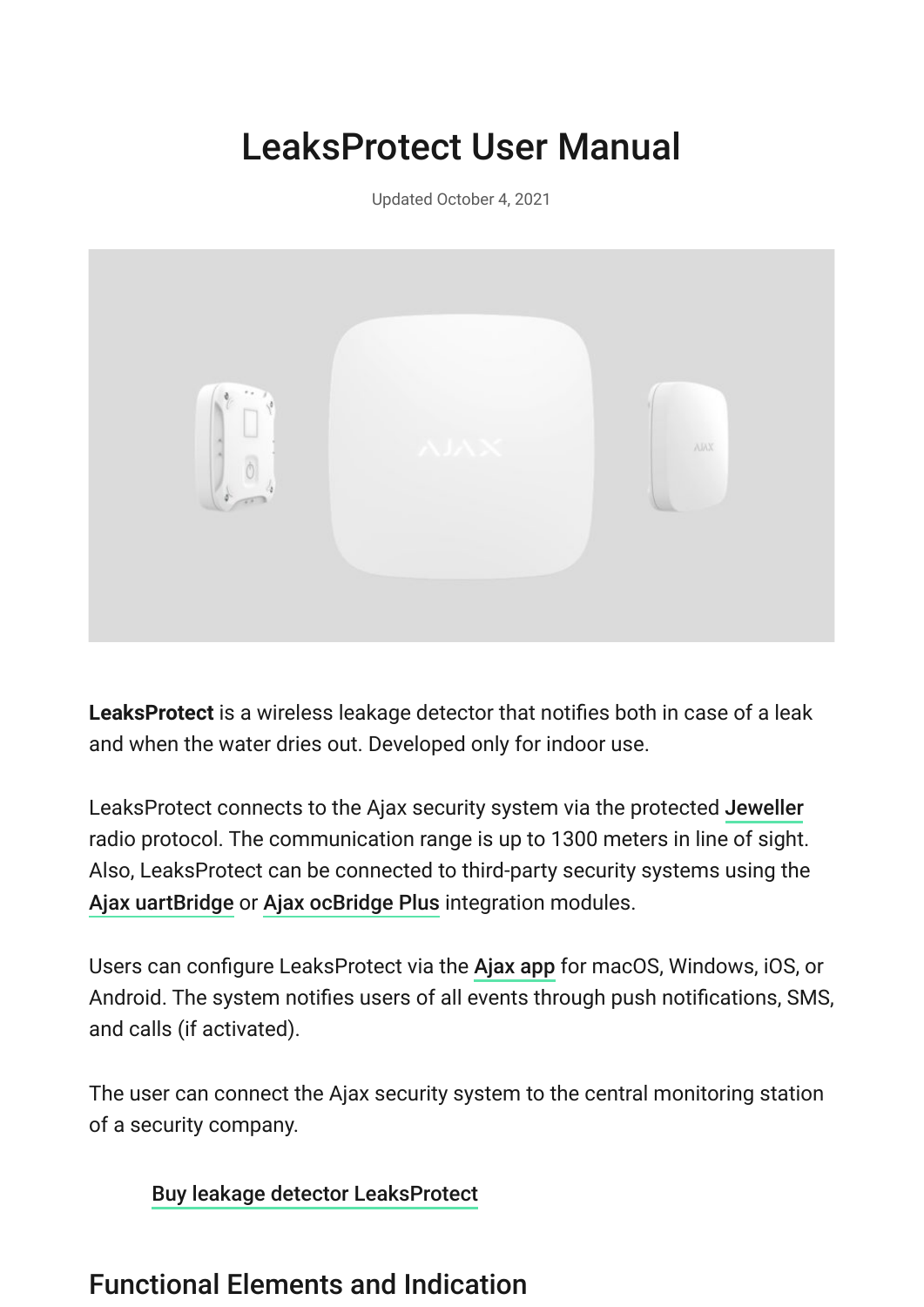

- **1.** LED indicator
- **2.** Water sensor contacts
- **3.** QR code with the device registration key
- **4.** On/off button

# Operating Principle

At the bottom of its body, LeaksProtect is equipped with four pairs of watersensitive contacts. If at least one contact pair gets wet, the detector immediately transmits an alarm signal to the hub, notifying the user and security company. Also, the detector notifies users if the water dries out.

When switched on, LeaksProtect is always active and monitors the situation regardless of the security mode: disarmed or armed.

If the leak is detected, LeaksProtect notifies once, and the next alarm is transmitted when the contacts have dried out and gotten wet again.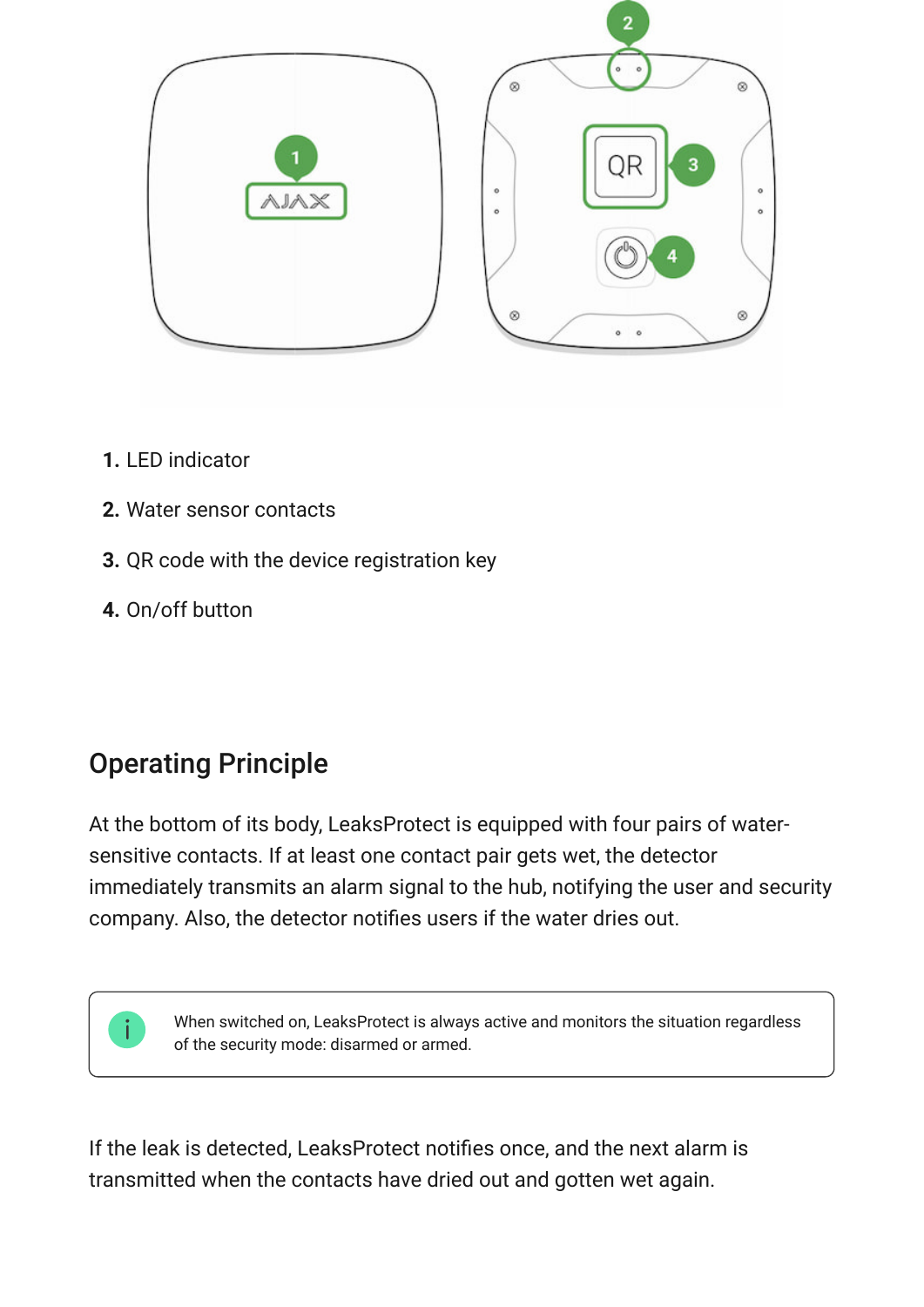### Connecting the detector to the Ajax security system

### **Detector connection to hub**

#### **Before connecting:**

- **1.** Following the hub user manual, install the Ajax app. Create an account, add the hub to the app, and create at least one room.
- **2.** Check the internet connection (via Ethernet cable and/or GSM network).
- **3.** Check the hub status in the app: make sure that it is disarmed and does not update.

![](_page_2_Picture_6.jpeg)

Only users with administrator rights can add the device to the hub.

#### **How to pair the detector with hub:**

- **1.** Select **Add Device** in the Ajax app.
- **2.** Name the device, scan or enter the **QR Code** (located on the body and packaging), and select the location room.
- **3.** Select **Add**  the countdown will begin.
- **4.** Switch on the device.

![](_page_2_Picture_13.jpeg)

LeaksProtect has a rigid "ON" button: press it with force to switch the detector on.

For the detection and pairing to occur, the device should be located within the wireless coverage area of the hub (at the same facility).

Request for connection is transmitted for a short time at the moment of switching on the device.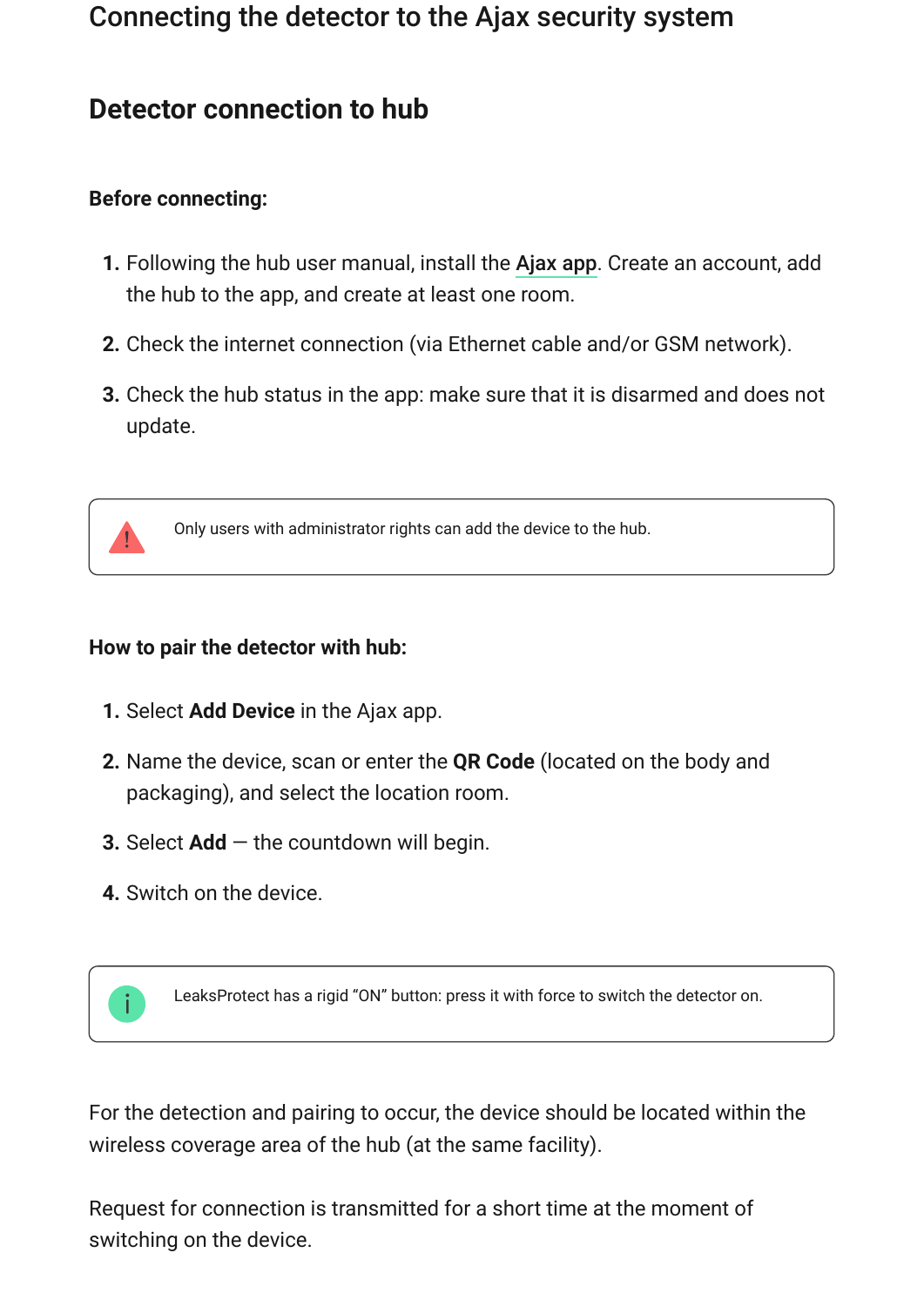If the connection failed, LeaksProtect switches off after 6 seconds. To retry the connection, you do not need to reboot the device. If LeaksProtect is paired with another hub, switch the detector off, then retry the standard adding procedure.

The detector connected to the hub is displayed in the list of devices in the app. The update of the detector status in the list depends on the device inquiry time set in the hub settings (the default value is 36 seconds).

### Connecting to the third-party security systems

To connect the detector to a third-party security central unit using the [uartBridge](https://ajax.systems/products/uartbridge/) orocBridge Plus integration module, follow the recommendations in the manual of the respective device.

The detector is always active. When connecting LeaksProtect to third party security systems, it is appropriate to place the detector in a permanently active protection zone.

#### **States**

- **1.** Devices
- **2.** LeaksProtect

| <b>Parameter</b>         | <b>Value</b>                                                                                                 |
|--------------------------|--------------------------------------------------------------------------------------------------------------|
| Temperature              | Temperature of the detector, measured on the<br>processor and changes gradually                              |
| Jeweller Signal Strength | Signal strength between the hub and detector                                                                 |
| <b>Battery Charge</b>    | Battery level of the device. Displayed as a<br>percentage<br>How battery charge is displayed in<br>Ajax apps |
| Lid                      | The state of the tamper, which reacts to the<br>body being disassembled or damaged                           |
| <b>ReX</b>               | Displays the status of using the ReX radio<br>signal range extender                                          |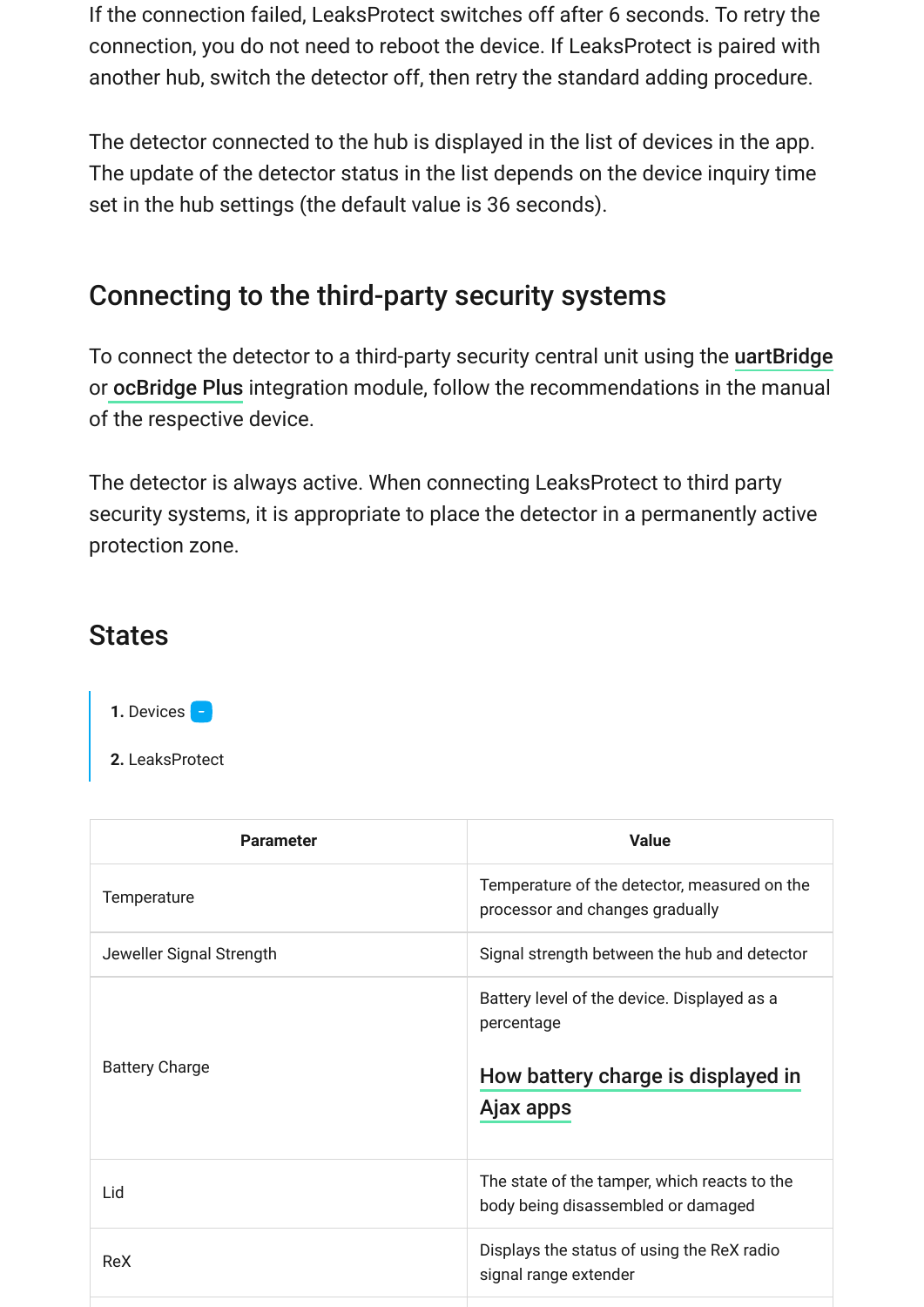| Connection                    | Connection status between the hub and<br>detector                                                                                                                 |
|-------------------------------|-------------------------------------------------------------------------------------------------------------------------------------------------------------------|
| Leakage detected              | Alarm if the water sensor contacts wet                                                                                                                            |
| <b>Temporary Deactivation</b> | Shows the status of the device: active.<br>completely disabled by the user, or only<br>notifications about triggering of the device<br>tamper button are disabled |
| <b>Firmware</b>               | Detector firmware version                                                                                                                                         |
| Device ID                     | Device identifier                                                                                                                                                 |

# Settings

**1.** Devices

- **2.** LeaksProtect
- **3.** Settings

| <b>Setting</b>                            | <b>Value</b>                                                                                                                                                                      |
|-------------------------------------------|-----------------------------------------------------------------------------------------------------------------------------------------------------------------------------------|
| First field                               | Detector name, can be edited                                                                                                                                                      |
| Room                                      | Selecting the virtual room to which the device is<br>assigned                                                                                                                     |
| Alert with a siren if leakage is detected | If active, SITENS added to the system are<br>activated if leakage is detected                                                                                                     |
| Jeweller Signal Strength Test             | Switches the detector to the signal strength<br>test mode                                                                                                                         |
| <b>Temporary Deactivation</b>             | Allows the user to disconnect the device<br>without removing it from the system.                                                                                                  |
|                                           | Two options are available:                                                                                                                                                        |
|                                           | <b>Entirely</b> $-$ the device will not execute<br>system commands or participate in<br>automation scenarios, and the system will<br>ignore device alarms and other notifications |
|                                           | Lid only $-$ the system will ignore only<br>$\bullet$<br>notifications about the triggering of the<br>device tamper button                                                        |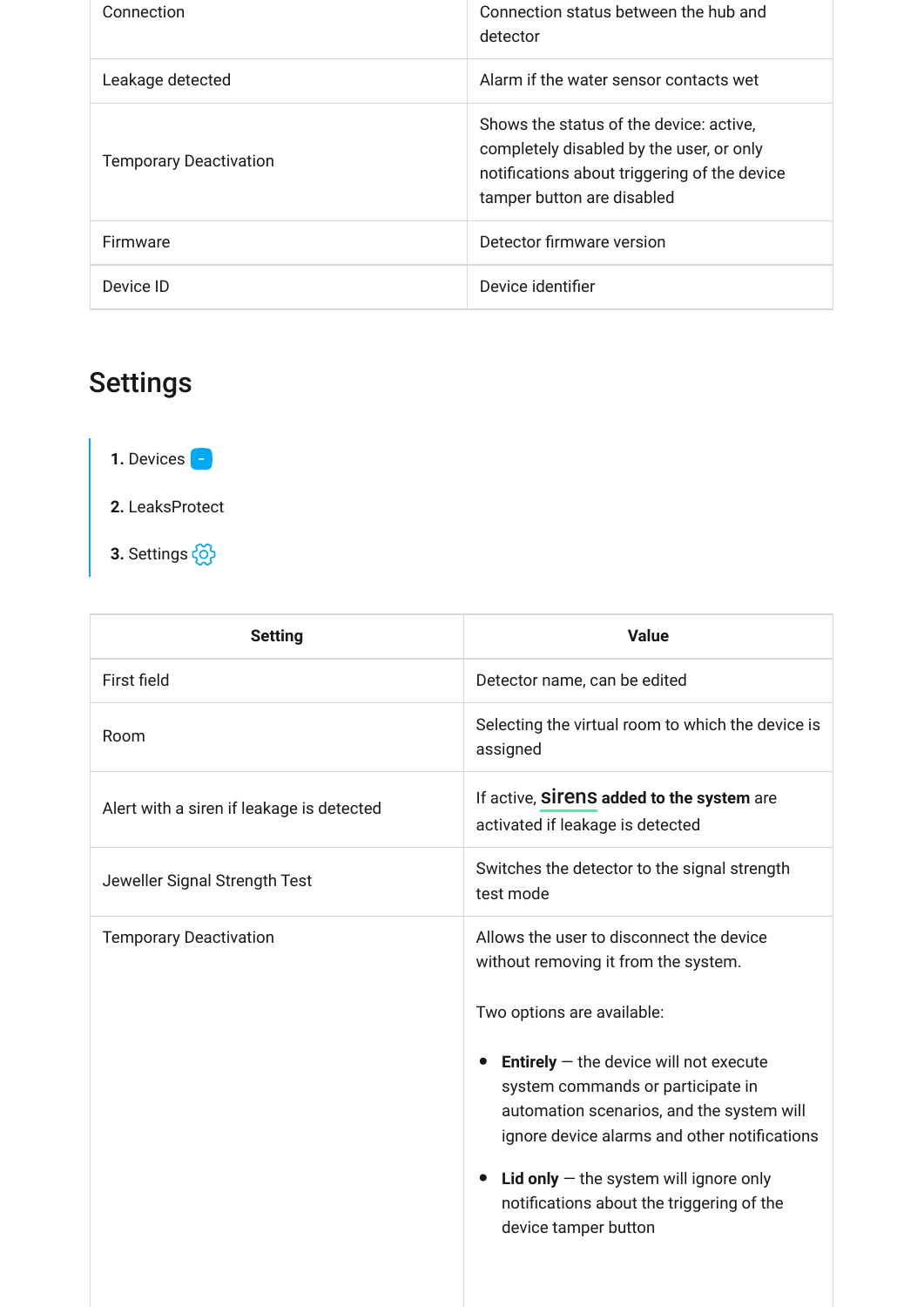|               | Learn more about temporary                                        |
|---------------|-------------------------------------------------------------------|
|               | deactivation of devices                                           |
|               |                                                                   |
| User Guide    | Opens the detector User Manual                                    |
| Delete Device | Disconnects the detector from the hub and<br>deletes its settings |

### Indication

The **LeaksProtect** LED indicator may light up red or green depending on the device status.

### Indication when pressing the power button

| Event                                                  | Indication                                                     |
|--------------------------------------------------------|----------------------------------------------------------------|
| Pressing the power button (detector is switched<br>on) | Lights up red while the button is held down                    |
| Switching on                                           | Lights up green while the device is switching<br><sub>on</sub> |
| Switching off                                          | Initially lights up red, then blinks three times               |

### **Turned-on detector indication**

| <b>Event</b>                                                       | <b>Indication</b>                                                | <b>Note</b>                                                               |
|--------------------------------------------------------------------|------------------------------------------------------------------|---------------------------------------------------------------------------|
| Detector connection to the<br>hub, ocBridge Plus and<br>uartBridge | Lights up green for a few<br>seconds                             |                                                                           |
| Hardware error                                                     | Blinks red continuously                                          | The detector requires repair,<br>please contact Support<br><b>Service</b> |
| Leakage detected                                                   | Lights up red for about one<br>second                            |                                                                           |
| Battery needs replacing                                            | During the alarm, it slowly lights<br>up red and slowly goes out | Replacement of the detector<br>battery is described in the                |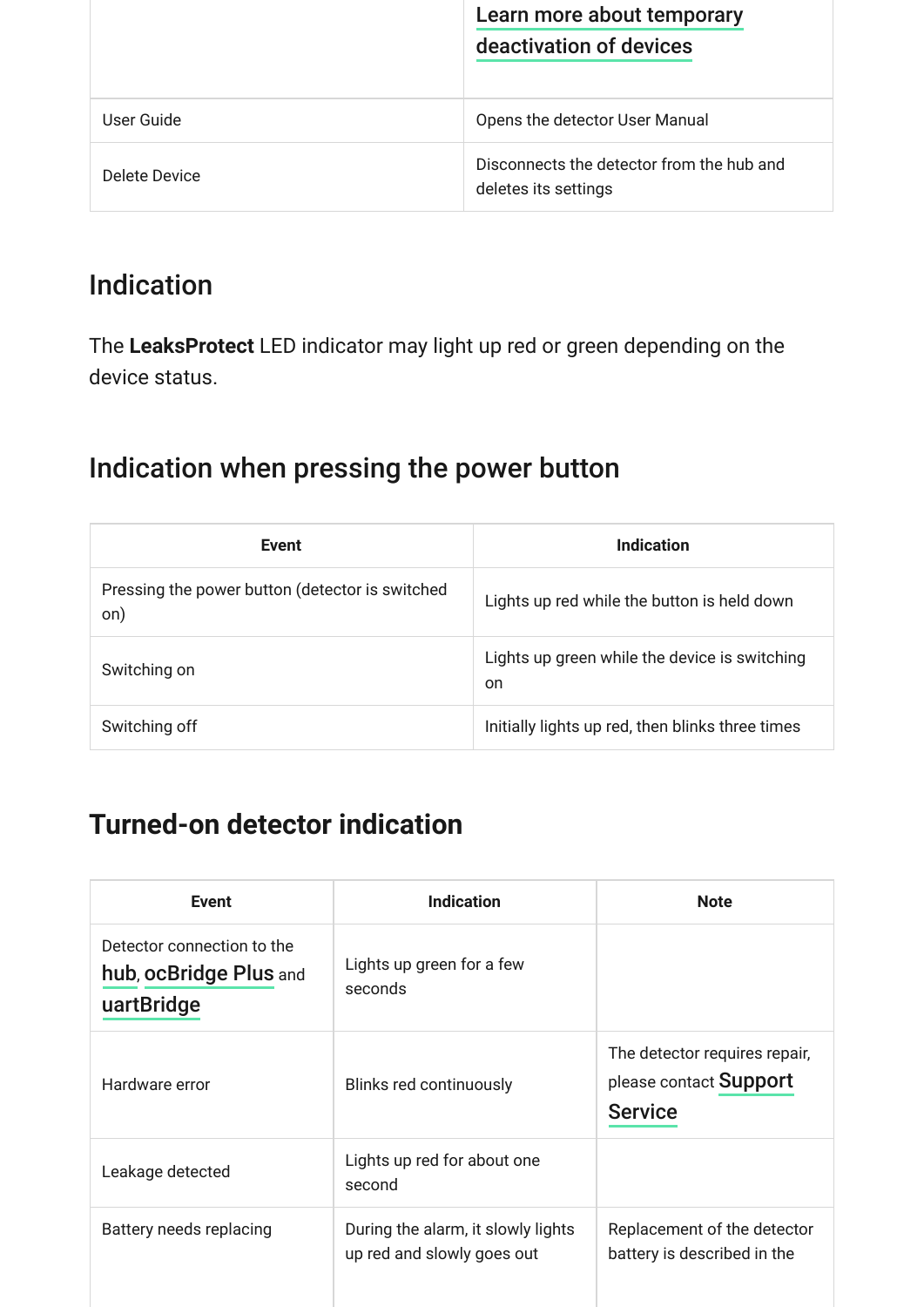## Functionality Testing

Ajax security system allows conducting tests for checking the functionality of connected devices.

The tests do not start straight away but within a period of 36 seconds when using the standard settings. The test time start depends on the settings of the detector scanning period (the paragraph on "**Jeweller**" settings in the hub settings).

[Jeweller Signal Strength Test](https://support.ajax.systems/en/what-is-signal-strenght-test/)

[Attenuation Test](https://support.ajax.systems/en/what-is-attenuation-test/)

### Selecting the Location

When selecting the device location, please take into account its remoteness from the hub (up to 1300 meters) and the absence of any obstacles between the devices hindering the radio signal transmission: walls, floors, large objects located in the room.

![](_page_6_Picture_8.jpeg)

The device developed only for indoor use.

![](_page_6_Picture_10.jpeg)

Check the Jeweller signal strength level at the installation place.

If the signal level is low (one bar), we cannot guarantee the stable operation of the device. Take all possible measures to improve the signal strength. At least, move the device: even a 20 cm shift can significantly improve the quality of signal reception.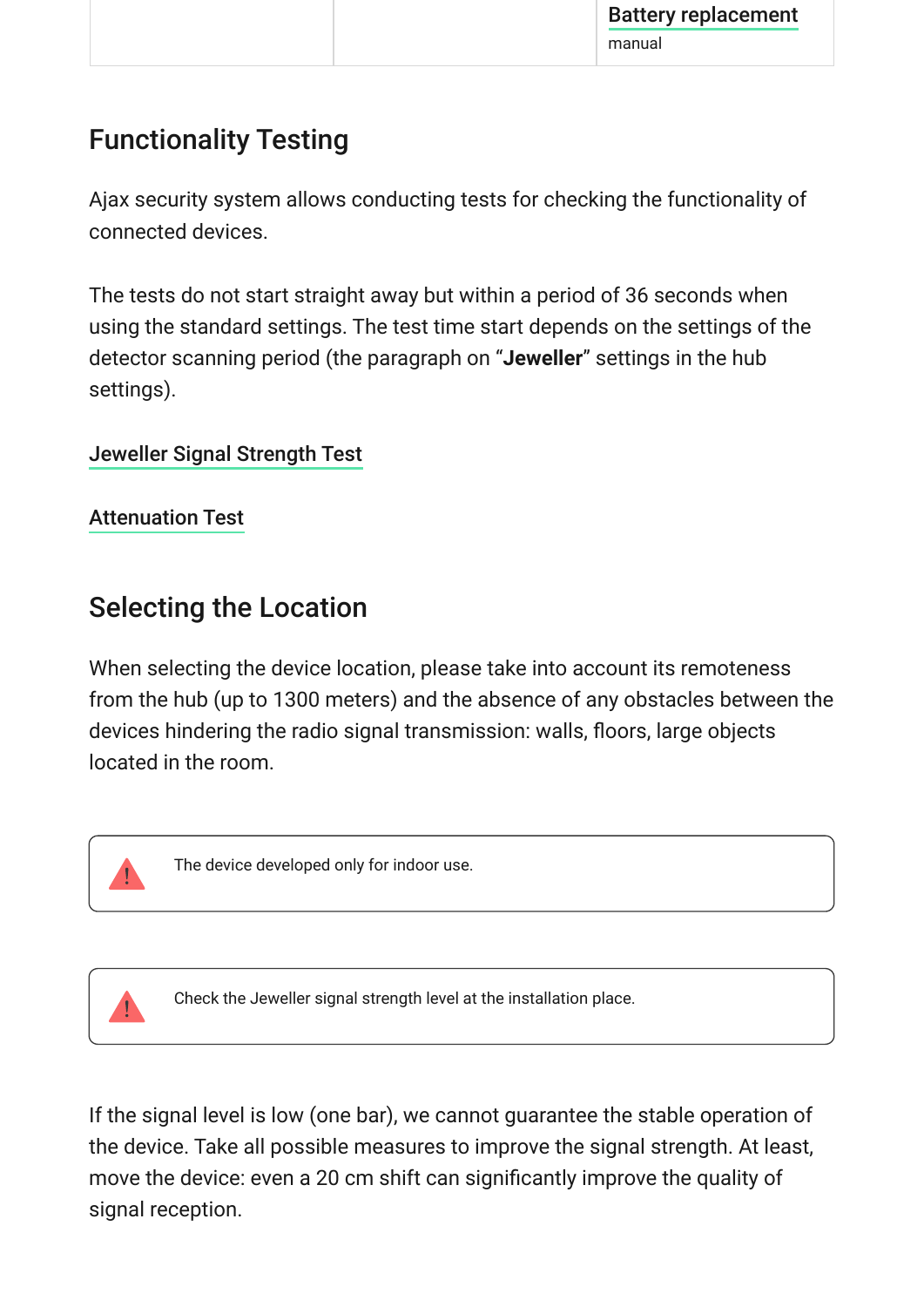If, after moving, the device still has a low or unstable signal strength, use the . [ReX radio signal range extender](https://ajax.systems/products/rex/)

Install LeaksProtect in the place of potential leakage: on the floor under the bath, sink, washing machine, etc.

#### **Do not install the detector:**

- outside the premises (outdoors);
- nearby any metal objects or mirrors causing attenuation and screening of the signal;
- within any premises with the temperature beyond the range of permissible limit;
- on conductive surfaces:
- closer than 1 m to the hub.

### Detector Testing

When the liquid gets on the detector contacts, it closes the electrical circuit. It is enough to close one contact pair to activate the alarm.

- **1.** To check LeaksProtect, close one contact pair with a wet finger for 3 seconds (the delay prevents false triggering). If water is detected, the detector LED will light up red for 1 second.
- **2.** Wipe the contacts with a dry napkin. When the electrical circuit is open, LeaksProtect switches on its LED red for 1 second and notifies that water dried out.

If you drown the detector with soapy water, it may continue signal flooding after getting dry. The issue is about the soapy film closes the contacts. To eliminate the problem, wipe the detector contacts with a napkin moistened with pure water and then dry them up.

### **Maintenance**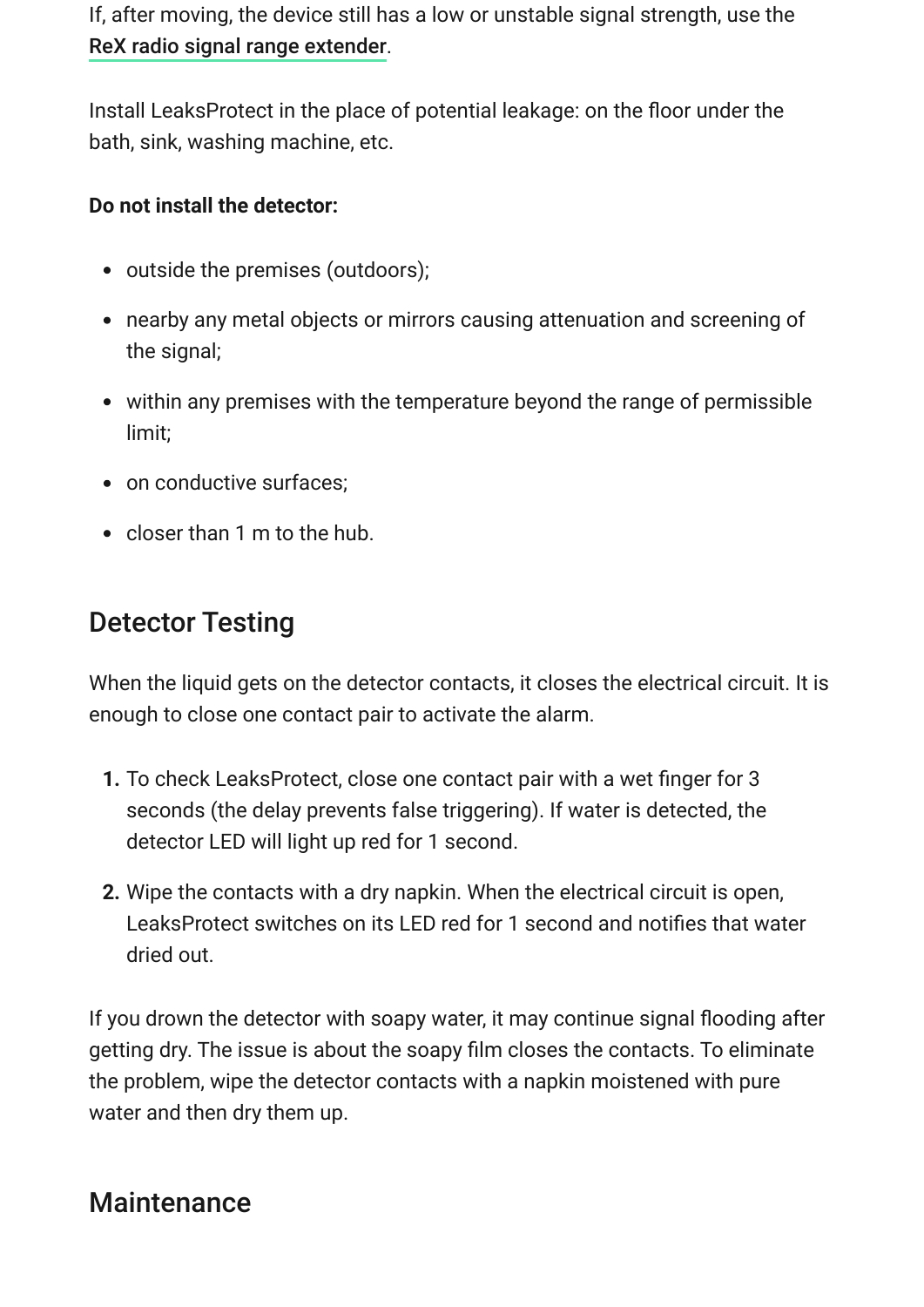Check the LeaksProtect operational capability on a regular basis. We recommend cleaning the detector contacts as it gets dirty, at least, once every 2-3 months. Use an alcohol solution for cleaning the contacts.

Clean the detector body from dust, spider webs and other contaminants as they appear: they can conduct electricity and cause false actuation. Use a soft dry napkin suitable for equipment maintenance.

Do not use any substances containing alcohol, acetone, gasoline and other active solvents for cleaning the detector body.

The batteries installed in the detector ensure up to 5 years of autonomous operation on the average (with the inquiry frequency by the hub of 1 minutes). If the detector batteries are low, the security system sends the notification and the detector LED smoothly lights up and goes out green every hour, if the device is triggered.

To replace the batteries, turn off the detector, loosen the screws and remove the LeaksProtect front panel. Change the batteries with new ones type AAA, adhering to polarity.

#### [How long Ajax devices operate on batteries, and what affects this](https://support.ajax.systems/en/how-long-operate-from-batteries/)

#### [Battery replacement](https://support.ajax.systems/en/how-to-replace-batteries-in-leaksprotect/)

#### Tech specs

| Frequency band                 | $868.0 - 868.6$ MHz or $868.7 - 869.2$ MHz<br>depending on the region of sale      |
|--------------------------------|------------------------------------------------------------------------------------|
| Compatibility                  | Operates with all Ajax <b>hubs</b> , range<br>extenders, ocBridge Plus, uartBridge |
| Maximum RF output power        | Up to 20 mW                                                                        |
| Modulation of the radio signal | <b>GFSK</b>                                                                        |
| Radio signal range             | Up to 1,300 m (any obstacles absent)<br>Learn more                                 |
| Power supply                   | 2 × AAA batteries                                                                  |